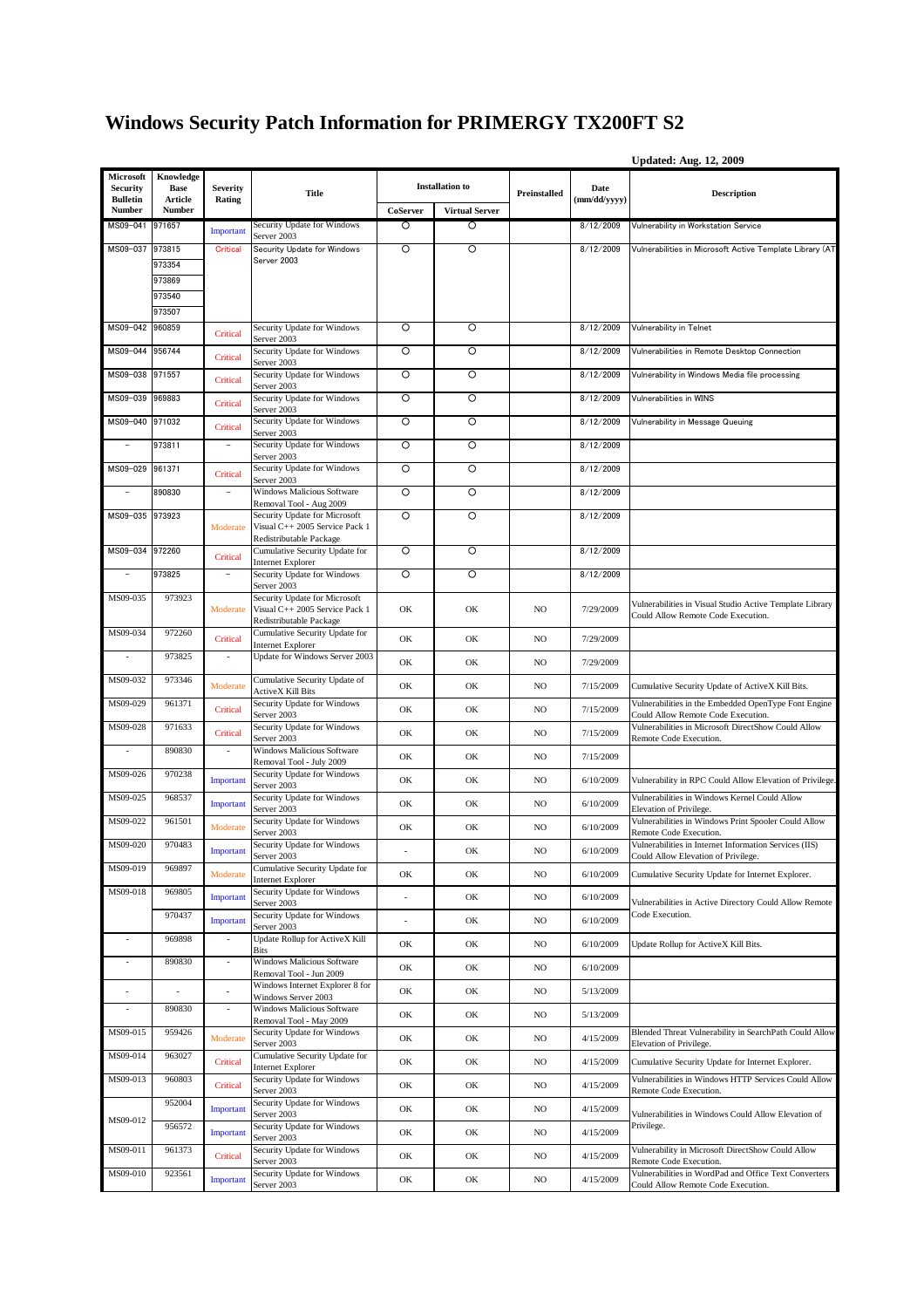| Microsoft<br>Security     | Knowledge<br><b>Base</b> | <b>Severity</b>          | <b>Title</b>                                                            |          | <b>Installation to</b> | Preinstalled | Date         | <b>Description</b>                                                                              |
|---------------------------|--------------------------|--------------------------|-------------------------------------------------------------------------|----------|------------------------|--------------|--------------|-------------------------------------------------------------------------------------------------|
| <b>Bulletin</b><br>Number | Article<br>Number        | Rating                   |                                                                         | CoServer | <b>Virtual Server</b>  |              | (mm/dd/yyyy) |                                                                                                 |
|                           | 890830                   |                          | Windows Malicious Software<br>Removal Tool - Apr 2009                   | OK       | OK                     | NO.          | 4/15/2009    |                                                                                                 |
| MS09-008                  | 961063                   | Important                | Security Update for Windows<br>Server 2003                              | $\sim$   | OK                     | NO.          | 3/11/2009    | Vulnerabilities in DNS and WINS Server Could Allow<br>Spoofing.                                 |
| MS09-007                  | 960225                   | Important                | Security Update for Windows<br>Server 2003                              | OK       | OK                     | NO           | 3/11/2009    | Vulnerability in SChannel Could Allow Spoofing.                                                 |
| MS09-006                  | 958690                   | Critical                 | Security Update for Windows<br>Server 2003                              | OK       | OK                     | NO.          | 3/11/2009    | Vulnerabilities in Windows Kernel Could Allow Remote<br>Code Execution.                         |
| $\sim$                    | 967715                   | $\sim$                   | Update for Windows Server 2003                                          | OK       | OK                     | NO.          | 3/11/2009    |                                                                                                 |
|                           | 890830                   | $\sim$                   | Windows Malicious Software<br>Removal Tool - Mar 2009                   | OK       | OK                     | NO           | 3/11/2009    |                                                                                                 |
| MS09-002                  | 961260                   | Moderate                 | Cumulative Security Update for<br><b>Internet Explorer</b>              | OK       | OK                     | NO           | 2/12/2009    |                                                                                                 |
|                           | 960715                   | ÷.                       | Update Rollup for ActiveX Kill<br><b>Bits</b>                           | OK       | OK                     | NO           | 2/12/2009    |                                                                                                 |
|                           | 890830                   | L.                       | Windows Malicious Software<br>Removal Tool - Feb 2009                   | OK       | OK                     | NO.          | 2/12/2009    |                                                                                                 |
| MS09-001                  | 958687                   | Critical                 | Security Update for Windows<br>Server 2003                              | OK       | OK                     | NO           | 1/14/2009    | Vulnerabilities in SMB Could Allow Remote Code<br>Execution.                                    |
|                           | 890830                   |                          | Windows Malicious Software<br>Removal Tool - Jan 2009                   | OK       | OK                     | NO           | 1/14/2009    |                                                                                                 |
| MS08-078                  | 960714                   | Critical                 | Security Update for Internet<br>Explorer                                | OK       | OK                     | NO.          | 12/18/2008   | Security Update for Internet Explorer.                                                          |
| ÷,                        | 890830                   | ÷,                       | Windows Malicious Software<br>Removal Tool - Dec 2008                   | OK       | OK                     | NO.          | 12/18/2008   |                                                                                                 |
| MS08-076                  | 954600                   | Important                | Security Update for Windows<br>Server 2003                              | OK       | OK                     | NO.          | 12/10/2008   | Vulnerabilities in Windows Media Components Could                                               |
|                           | 952069                   | Important                | Security Update for Windows<br>Server 2003                              | OK       | OK                     | NO           | 12/10/2008   | Allow Remote Code Execution.                                                                    |
| MS08-073                  | 958215                   | Critical                 | Cumulative Security Update for<br><b>Internet Explorer</b>              | OK       | OK                     | NO           | 12/10/2008   | Cumulative Security Update for Internet Explorer.                                               |
| MS08-071                  | 956802                   | Critical                 | Security Update for Windows<br>Server 2003                              | OK       | OK                     | NO           | 12/10/2008   | Vulnerabilities in GDI Could Allow Remote Code<br>Execution.                                    |
|                           | 955839                   | $\overline{\phantom{a}}$ | Update for Windows Server 2003                                          | OK       | OK                     | NO           | 12/10/2008   | Cumulative time zone update.                                                                    |
| MS08-069                  | 955069                   | Critical                 | Security Update for Windows<br>Server 2003                              | OK       | OK                     | NO           | 11/12/2008   | Vulnerabilities in Microsoft XML Core Services Could<br>Allow Remote Code Execution.            |
|                           | 954430                   | Low                      | Security Update for Microsoft<br>XML Core Services 4.0 Service<br>Pack2 | OK       | OK                     | NO           | 11/12/2008   | Vulnerabilities in Microsoft XML Core Services Could<br>Allow Remote Code Execution.            |
|                           | 954459                   | Low                      | Security Update for Microsoft<br>XML Core Services 6.0 Service<br>Pack2 | OK       | OK                     | NO           | 11/12/2008   | Vulnerabilities in Microsoft XML Core Services Could<br>Allow Remote Code Execution.            |
| MS08-068                  | 957097                   | Important                | Security Update for Windows<br>Server 2003                              | OK       | OK                     | NO           | 11/12/2008   | Vulnerability in SMB Could Allow Remote Code<br>Execution.                                      |
|                           | 890830                   |                          | Windows Malicious Software<br>Removal Tool - Oct 2008                   | OK       | OK                     | NO           | 11/12/2008   |                                                                                                 |
| MS08-067                  | 958644                   | Critical                 | Security Update for Windows<br>Server 2003                              | OK       | OK                     | NO           | 10/24/2008   | Vulnerability in Server service could allow remote code<br>execution.                           |
| MS08-066                  | 956803                   | Important                | Security Update for Windows<br>Server 2003                              | OK       | OK                     | NO           | 10/15/2008   | Vulnerability in the Microsoft Ancillary Function Driver<br>Could Allow Elevation of Privilege. |
| MS08-064                  | 956841                   | Important                | Security Update for Windows<br>Server 2003                              | OK       | OK                     | NO           | 10/15/2008   | Vulnerability in Virtual Address Descriptor Manipulation<br>Could Allow Elevation of Privilege. |
| MS08-063                  | 957095                   | Important                | Security Update for Windows<br>Server 2003                              | OK       | OK                     | $_{\rm NO}$  | 10/15/2008   | Vulnerability in SMB Could Allow Remote Code<br>Execution.                                      |
| MS08-061                  | 954211                   | Important                | Security Update for Windows<br>Server 2003                              | OK       | OK                     | NO           | 10/15/2008   | Vulnerabilities in Windows Kernel Could Allow<br>Elevation of Privilege.                        |
| MS08-058                  | 956390                   | Critical                 | Cumulative Security Update for<br><b>Internet Explorer</b>              | OK       | OK                     | NO           | 10/15/2008   | Cumulative Security Update for Internet Explorer.                                               |
|                           | 956391                   |                          | Cumulative Security Update of<br><b>ActiveX Kill Bits</b>               | OK       | OK                     | NO           | 10/15/2008   | Cumulative Security Update of ActiveX Kill Bits.                                                |
| ÷,                        | 890830                   | $\bar{z}$                | Windows Malicious Software<br>Removal Tool - Oct 2008                   | OK       | OK                     | NO.          | 10/15/2008   |                                                                                                 |
| MS08-052                  | 938464                   | Critical                 | Security Update for Windows<br>Server 2003                              | OK       | OK                     | NO           | 09/10/2008   | Vulnerabilities in GDI + Could Allow Remote Code<br>Execution.                                  |
|                           | 890830                   |                          | Windows Malicious Software<br>Removal Tool - Sep 2008                   | OK       | OK                     | NO           | 09/10/2008   |                                                                                                 |
| MS08-049                  | 950974                   | Important                | Security Update for Windows<br>Server 2003                              | OK       | OK                     | NO.          | 08/13/2008   | Vulnerabilities in Event System                                                                 |
| MS08-048                  | 951066                   | Important                | Security Update for Outlook<br>Express and Windows Mail                 | OK       | OK                     | NO.          | 08/13/2008   |                                                                                                 |
| MS08-046                  | 952954                   | Critical                 | Security Update for Windows<br>Server 2003                              | OK       | OK                     | NO.          | 08/13/2008   | Vulnerability in Microsoft Windows Image Color<br>Management                                    |
| MS08-045                  | 953838                   | Critical                 | Cumulative Security Update for<br><b>Internet Explorer</b>              | OK       | OK                     | NO           | 08/13/2008   |                                                                                                 |
| $\overline{\phantom{a}}$  | 890830                   |                          | Windows Malicious Software<br>Removal Tool - Aug 2008                   | OK       | OK                     | NO           | 08/13/2008   |                                                                                                 |
| ÷,                        | 953839                   |                          | Cumulative Security Update for<br><b>ActiveX Killbits</b>               | OK       | OK                     | NO           | 08/13/2008   |                                                                                                 |
| MS08-040                  | 948110                   | Important                | Security Update for SQL Server<br>2000 Service Pack 4                   | OK       | OK                     | NO           | 07/09/2008   | Vulnerabilities in Microsoft SQL Server Could Allow<br>Elevation of Privilege.                  |
| MS08-037                  | 951748                   | Important                | Security Update for Windows<br>Server 2003                              | OK       | OK                     | NO           | 07/09/2008   | Vulnerabilities in DNS Could Allow Spoofing. (for DNS<br>Client)                                |
|                           | 951746                   | Important                | Security Update for Windows<br>Server 2003                              |          | OK                     | NO           | 07/09/2008   | Vulnerabilities in DNS Could Allow Spoofing. (for DNS<br>Server)                                |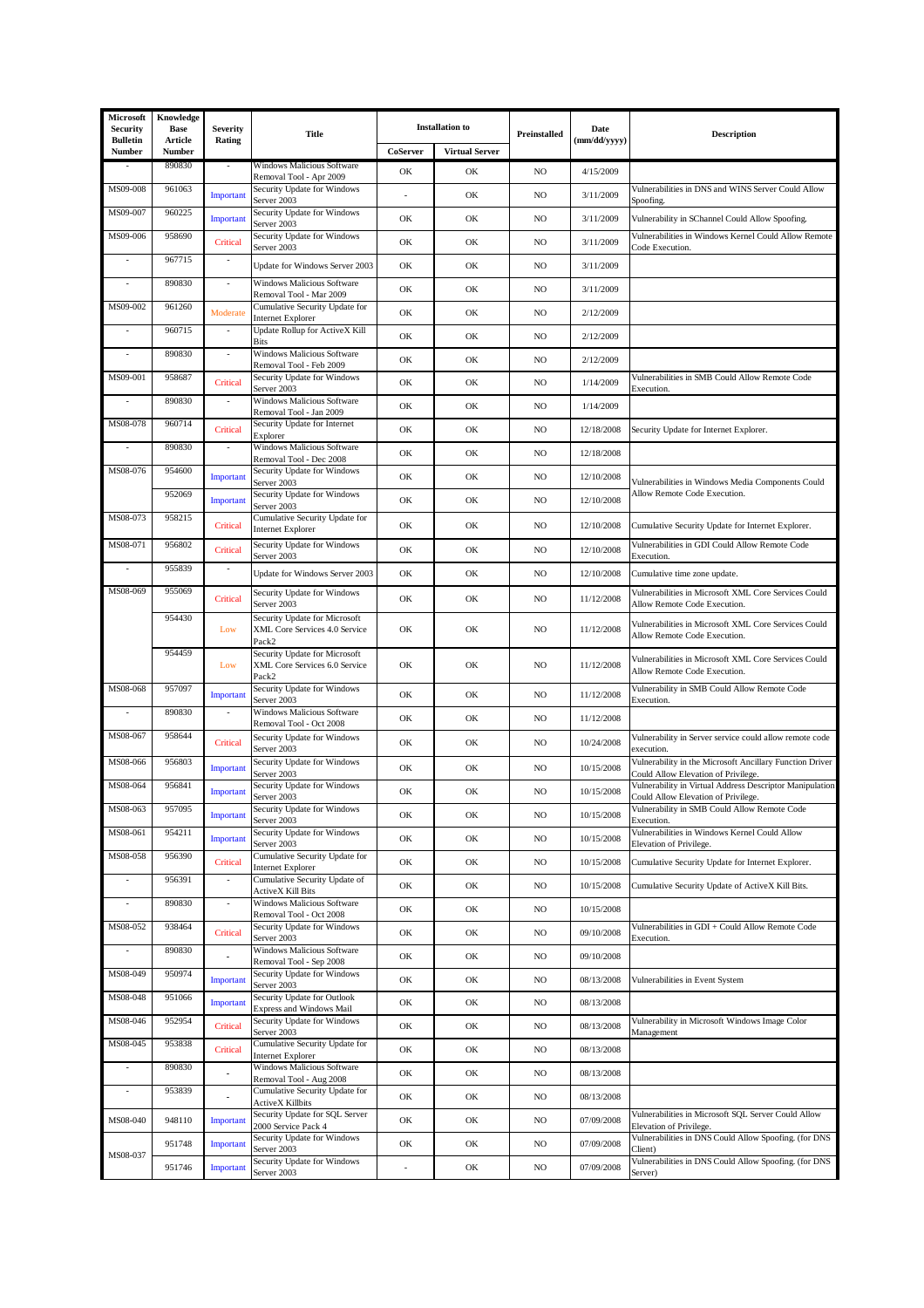| Microsoft<br>Security     | Knowledge<br><b>Base</b> | <b>Severity</b>          | <b>Title</b>                                                                 | <b>Installation</b> to |                       | Preinstalled   | Date<br>(mm/dd/yyyy) | <b>Description</b>                                                                            |
|---------------------------|--------------------------|--------------------------|------------------------------------------------------------------------------|------------------------|-----------------------|----------------|----------------------|-----------------------------------------------------------------------------------------------|
| <b>Bulletin</b><br>Number | Article<br>Number        | Rating                   |                                                                              | CoServer               | <b>Virtual Server</b> |                |                      |                                                                                               |
|                           | 890830                   |                          | Windows Malicious Software<br>Removal Tool - July 2008                       | OK                     | OK                    | NO             | 07/09/2008           |                                                                                               |
| MS08-036                  | 950762                   | Important                | Security Update for Windows<br>Server 2003                                   | OK                     | OK                    | NO             | 06/11/2008           | Vulnerabilities in Pragmatic General Multicast (PGM)<br>Could Allow Denial of Service         |
| MS08-035                  | 949014                   | Important                | Security Update for Windows<br>Server 2003                                   |                        | OK                    | NO             | 06/11/2008           | Vulnerability in Active Directory Could Allow Denial of<br>Service                            |
| MS08-034                  | 948745                   | Important                | Security Update for Windows<br>Server 2003                                   | $\overline{a}$         | OK                    | NO             | 06/11/2008           | Vulnerability in WINS Could Allow Elevation of<br>Privilege                                   |
| MS08-033                  | 951698                   | Critical                 | Security Update for Windows<br>Server 2003                                   | OK                     | OK                    | NO             | 06/11/2008           | Vulnerabilities in DirectX Could Allow Remote Code<br>Execution                               |
| MS08-032                  | 950760                   | Moderate                 | Cumulative Security Update of<br>ActiveX Kill Bits                           | OK                     | OK                    | NO             | 06/11/2008           | Cumulative Security Update of ActiveX Kill Bits                                               |
| MS08-031                  | 950759                   | Critical                 | Cumulative Security Update for<br>Internet Explorer                          | OK                     | OK                    | NO             | 06/11/2008           | Cumulative Security Update for Internet Explorer                                              |
|                           | 890830                   | $\overline{\phantom{a}}$ | Windows Malicious Software<br>Removal Tool - June 2008                       | OK                     | OK                    | NO             | 06/11/2008           |                                                                                               |
| MS08-028                  | 950749                   | Important                | Security Update for Windows<br>Server 2003                                   | OK                     | OK                    | NO             | 05/13/2008           | Vulnerability in Microsoft Jet Database Engine Could<br>Allow Remote Code Execution.          |
|                           | 890830                   |                          | Windows Malicious Software<br>Removal Tool - May 2008                        | OK                     | OK                    | NO             | 05/13/2008           |                                                                                               |
| MS08-025                  | 941693                   | Important                | Security Update for Windows<br>Server 2003                                   | OK                     | OK                    | N <sub>O</sub> | 04/09/2008           | Vulnerability in Windows Kernel Could Allow Elevation<br>of Privilege.                        |
| MS08-024                  | 947864                   | Critical                 | Cumulative Security Update for<br>Internet Explorer                          | OK                     | OK                    | NO             | 04/09/2008           | Cumulative Security Update for Internet Explorer.                                             |
| MS08-023                  | 948881                   | Moderate                 | Security Update of ActiveX Kill<br>Bits                                      | OK                     | OK                    | N <sub>O</sub> | 04/09/2008           | Security Update of ActiveX Kill Bits.                                                         |
| MS08-022                  | 944338                   | Critical                 | Security Update for Windows<br>Server 2003                                   | OK                     | OK                    | NO             | 04/09/2008           | Vulnerability in VBScript and JScript Scripting Engines<br>Could Allow Remote Code Execution. |
| MS08-021                  | 948590                   | Critical                 | Security Update for Windows<br>Server 2003                                   | OK                     | OK                    | NO             | 04/09/2008           | Vulnerabilities in GDI Could Allow Remote Code<br>Execution.                                  |
| MS08-020                  | 945553                   | Critical                 | Security Update for Windows<br>Server 2003                                   | OK                     | OK                    | N <sub>O</sub> | 04/09/2008           | Vulnerability in DNS Client Could Allow Spoofing.                                             |
|                           | 943729                   | ÷,                       | Group Policy Preference Client<br>Side Extensions for Windows<br>Server 2003 | OK                     | OK                    | NO             | 04/09/2008           |                                                                                               |
|                           | 890830                   |                          | Windows Malicious Software<br>Removal Tool - Apr 2008                        | OK                     | OK                    | NO             | 04/09/2008           |                                                                                               |
|                           | 948496                   | $\overline{\phantom{a}}$ | Update for Windows 2003                                                      | OK                     | OK                    | NO             | 03/12/2008           |                                                                                               |
|                           | 890830                   |                          | Windows Malicious Software<br>Removal Tool - Mar 2008                        | OK                     | OK                    | NO             | 03/12/2008           |                                                                                               |
|                           |                          | $\overline{a}$           | Windows Internet Explorer 7 for<br>Windows Server 2003                       | OK                     | OK                    | NO             | 02/13/2008           |                                                                                               |
| MS08-010                  | 944533                   | Critical                 | Cumulative Security Update for<br>Internet Explorer                          | OK                     | OK                    | NO             | 02/13/2008           | Cumulative Security Update for Internet Explorer.                                             |
| MS08-008                  | 943055                   | Critical                 | Security Update for Windows<br>Server 2003                                   | OK                     | OK                    | NO             | 02/13/2008           | Vulnerability in OLE Automation Could Allow Remote<br>Code Execution.                         |
| MS08-007                  | 946026                   | Critical                 | Security Update for Windows<br>Server 2003                                   | OK                     | OK                    | NO             | 02/13/2008           | Vulnerability in WebDAV Mini-Redirector Could Allow<br>Remote Code Execution.                 |
| MS08-006                  | 942830                   | Important                | Security Update for Windows<br>Server 2003                                   |                        | OK                    | NO             | 02/13/2008           | Vulnerability in Internet Information Services Could<br>Allow Remote Code Execution.          |
| MS08-005                  | 942831                   | Important                | Security Update for Windows<br>Server 2003                                   |                        | OK                    | NO             | 02/13/2008           | Vulnerability in Internet Information Services Could<br>Allow Elevation of Privilege.         |
| MS08-003                  | 943484                   | Important                | Security Update for Windows<br>Server 2003                                   |                        | OK                    | NO             | 02/13/2008           | Vulnerability in Active Directory Could Allow Denial of<br>Service.                           |
|                           | 890830                   |                          | Windows Malicious Software<br>Removal Tool - Feb 2008                        | OK                     | OK                    | NO             | 02/13/2008           |                                                                                               |
| MS08-002                  | 943485                   | Important                | Security Update for Windows<br>Server 2003                                   | OK                     | OK                    | NO             | 01/09/2008           | Vulnerability in LSASS                                                                        |
| MS08-001                  | 941644                   | Critical                 | Security Update for Windows<br>Server 2003                                   | OK                     | OK                    | NO             | 01/09/2008           | Vulnerabilities in Windows TCP/IP                                                             |
|                           | 890830                   |                          | <b>Windows Malicious Software</b><br>Removal Tool - Jan 2008                 | OK                     | OK                    | NO             | 01/09/2008           |                                                                                               |
| MS07-069                  | 942615                   | Critical                 | Cumulative Security Update for<br>Internet Explorer                          | OK                     | OK                    | NO             | 12/12/2007           | Cumulative Security Update for Internet Explorer.                                             |
| MS07-068                  | 941569                   | Critical                 | Security Update for Windows<br>Server 2003                                   | OK                     | OK                    | NO             | 12/12/2007           | Vulnerability in Windows Media File Format Could<br>Allow Remote Code Execution.              |
| MS07-067                  | 944653                   | Important                | Security Update for Windows<br>Server 2003                                   | OK                     | OK                    | NO             | 12/12/2007           | Vulnerability in Macrovision Driver Could Allow Local<br>Elevation of Privilege.              |
|                           | 941568                   |                          | Security Update for Windows<br>Server 2003                                   | OK                     | OK                    | NO             | 12/12/2007           |                                                                                               |
|                           | 942840                   | $\blacksquare$           | Update for Windows 2003                                                      | OK                     | OK                    | NO             | 12/12/2007           |                                                                                               |
|                           | 942763                   | $\blacksquare$           | Update for Windows 2003<br>Windows Malicious Software                        | OK                     | OK                    | NO             | 12/12/2007           |                                                                                               |
|                           | 890830                   | $\overline{a}$           | Removal Tool - Dec 2007                                                      | OK                     | OK                    | NO             | 12/12/2007           |                                                                                               |
| MS07-062                  | 941672                   | Important                | Security Update for Windows<br>Server 2003                                   | $\ddot{\phantom{0}}$   | OK                    | NO             | 11/14/2007           | Vulnerability in DNS Could Allow Spoofing.                                                    |
| MS07-061                  | 943460                   | Critical                 | Security Update for Windows<br>Server 2003                                   | OK                     | OK                    | NO             | 11/14/2007           | Vulnerability in Windows URI Handling Could Allow<br>Remote Code Execution.                   |
|                           | 890830                   |                          | Windows Malicious Software<br>Removal Tool - Nov 2007                        | OK                     | OK                    | NO             | 11/14/2007           |                                                                                               |
| MS07-058                  | 933729                   | Importan                 | Security Update for Windows<br>Server 2003                                   | OK                     | OK                    | NO             | 10/10/2007           | Vulnerability in RPC Could Allow Denial of Service.                                           |
| MS07-057                  | 939653                   | Critical                 | Security Update for Outlook<br>Express and Windows Mail                      | OK                     | OK                    | NO             | 10/10/2007           | Security Update for Outlook Express and Windows Mail.                                         |
| MS07-056                  | 941202                   | Critical                 | Cumulative Security Update for<br><b>Internet Explorer</b>                   | OK                     | OK                    | NO             | 10/10/2007           | Cumulative Security Update for Internet Explorer.                                             |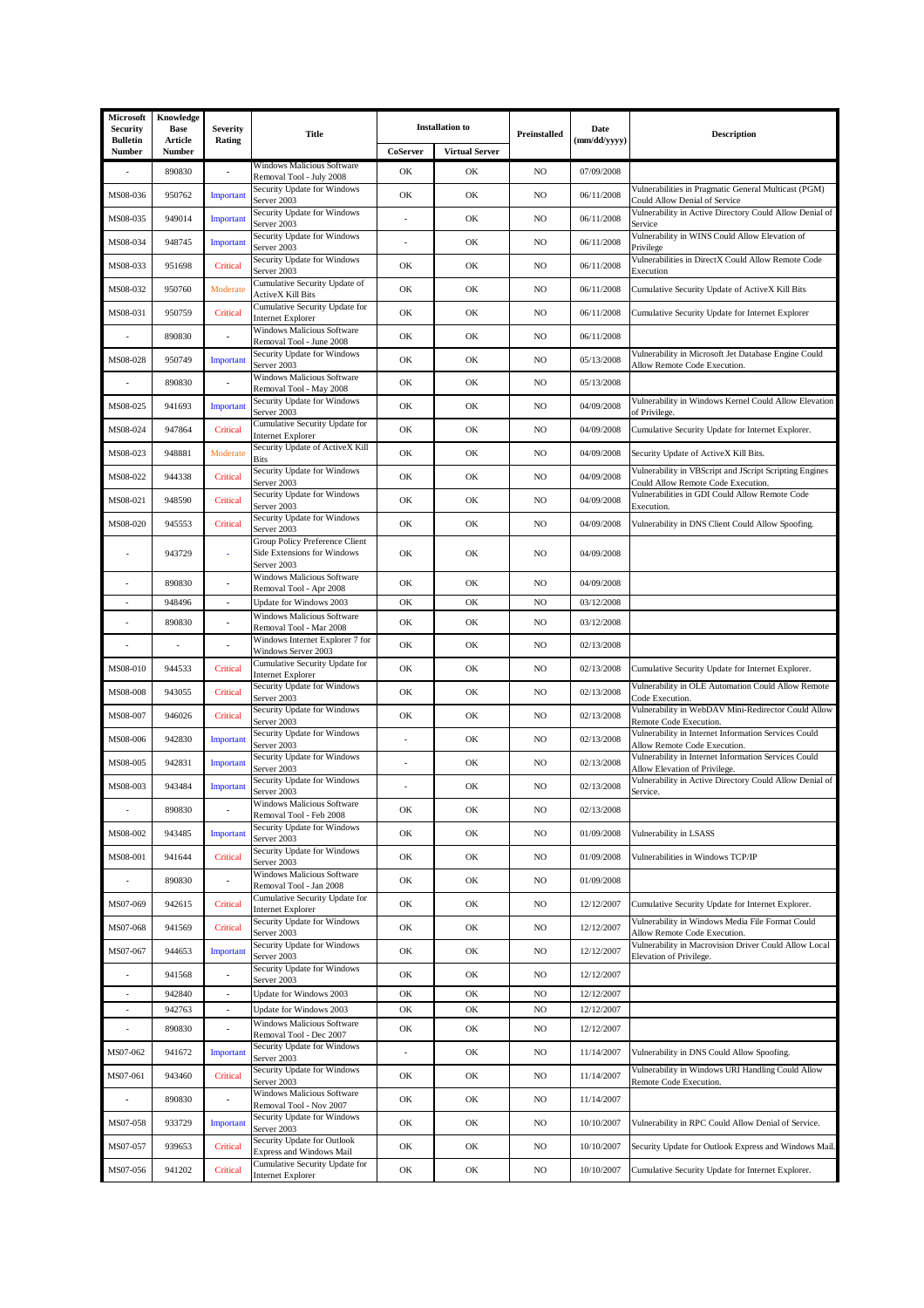| Microsoft<br>Security            | Knowledge<br>Base | <b>Severity</b>          | <b>Title</b>                                                                  | <b>Installation</b> to |                       | Preinstalled | Date         | <b>Description</b>                                                                                                                                                                                                                                                                                              |
|----------------------------------|-------------------|--------------------------|-------------------------------------------------------------------------------|------------------------|-----------------------|--------------|--------------|-----------------------------------------------------------------------------------------------------------------------------------------------------------------------------------------------------------------------------------------------------------------------------------------------------------------|
| <b>Bulletin</b><br><b>Number</b> | Article<br>Number | Rating                   |                                                                               | CoServer               | <b>Virtual Server</b> |              | (mm/dd/yyyy) |                                                                                                                                                                                                                                                                                                                 |
|                                  | 890830            |                          | <b>Windows Malicious Software</b><br>Removal Tool - Oct 2007                  | OK                     | OK                    | NO           | 10/10/2007   |                                                                                                                                                                                                                                                                                                                 |
| MS07-053                         | 939778            |                          | Security Update for Windows<br>Server 2003                                    | OK                     | OK                    | NO           | 9/12/2007    | Vulnerability in Windows Services for UNIX Could<br>Allow Elevation of Privilege.                                                                                                                                                                                                                               |
|                                  | 890830            |                          | Windows Malicious Software<br>Removal Tool - Sep 2007                         | OK                     | OK                    | $_{\rm NO}$  | 9/12/2007    |                                                                                                                                                                                                                                                                                                                 |
|                                  | 933360            | $\blacksquare$           | Update for Windows 2003                                                       | OK                     | OK                    | NO           | 9/12/2007    | August 2007 cumulative time zone update for Microsoft<br>Windows operating systems.                                                                                                                                                                                                                             |
| MS07-050                         | 938127            | Critical                 | Cumulative Security Update for<br>Internet Explorer                           | OK                     | OK                    | NO           | 8/15/2007    | Vulnerability in Vector Markup Language Could Allow<br>Remote Code Execution                                                                                                                                                                                                                                    |
| MS07-047                         | 936782            | Important                | Security Update for Windows<br>Server 2003                                    | OK                     | OK                    | NO.          | 8/15/2007    | Vulnerability in Windows Media Player Could Allow<br>Remote Code Execution                                                                                                                                                                                                                                      |
| MS07-046                         | 938829            | Critical                 | Security Update for Windows<br>Server 2003                                    | OK                     | OK                    | NO.          | 8/15/2007    | Vulnerability in GDI Could Allow Remote Code<br>Execution                                                                                                                                                                                                                                                       |
| MS07-045                         | 937143            | Critical                 | Cumulative Security Update for<br>Internet Explorer                           | OK                     | OK                    | NO           | 8/15/2007    | Cumulative Security Update for Internet Explorer                                                                                                                                                                                                                                                                |
| MS07-043                         | 921503            | Critical                 | Security Update for Windows<br>Server 2003                                    | OK                     | OK                    | NO           | 8/15/2007    | Vulnerability in OLE Automation Could Allow Remote<br>Code Execution                                                                                                                                                                                                                                            |
| MS07-042                         | 936227            | Critical                 | Security Update for Windows<br>Server 2003                                    | OK                     | OK                    | NO           | 8/15/2007    | Vulnerability in Microsoft XML Core Services Could<br>Allow Remote Code Execution                                                                                                                                                                                                                               |
|                                  | 936021            | ÷,                       | Security Update for Windows<br>Server 2003                                    | OK                     | OK                    | NO           | 8/15/2007    |                                                                                                                                                                                                                                                                                                                 |
| $\sim$                           | 890830            | $\overline{\phantom{a}}$ | <b>Windows Malicious Software</b><br>Removal Tool - Aug 2007                  | OK                     | OK                    | NO           | 8/15/2007    |                                                                                                                                                                                                                                                                                                                 |
|                                  | 928365            | Critical                 | Security Update for Microsoft<br>NET Framework, Version 2.0                   | OK                     | OK                    | NO           | 7/11/2007    | Vulnerabilities in .NET Framework Could Allow Remote<br>Code Execution                                                                                                                                                                                                                                          |
| MS07-040                         | 933854            | Important                | Security Update for Microsoft<br>NET Framework, Version 1.1<br>Service Pack 1 | OK                     | OK                    | NO.          | 7/11/2007    | Vulnerabilities in .NET Framework Could Allow Remote<br>Code Execution                                                                                                                                                                                                                                          |
| MS07-039                         | 931212            | Critical                 | Security Update for Windows<br>Server 2003                                    | OK                     | OK                    | NO.          | 7/11/2007    | Vulnerability in Windows Active Directory Could Allow<br>Remote Code Execution.                                                                                                                                                                                                                                 |
|                                  | 936357            | $\sim$                   | Security Update for Windows<br>Server 2003                                    | OK                     | OK                    | NO.          | 7/11/2007    |                                                                                                                                                                                                                                                                                                                 |
|                                  | 890830            |                          | Windows Malicious Software<br>Removal Tool - Jun 2007                         | OK                     | OK                    | NO.          | 7/11/2007    |                                                                                                                                                                                                                                                                                                                 |
| MS07-035                         | 935839            | Critical                 | Security Update for Windows<br>Server 2003                                    | OK                     | OK                    | NO.          | 6/13/2007    | Vulnerability in Win32 API Could Allow Remote Code<br>Execution.                                                                                                                                                                                                                                                |
| MS07-034                         | 929123            | Critical                 | Cumulative Security Update for<br>Outlook Express and Windows<br>Mail.        | OK                     | OK                    | NO.          | 6/13/2007    | Cumulative Security Update for Outlook Express and<br>Windows Mail.                                                                                                                                                                                                                                             |
| MS07-033                         | 933566            | Critical                 | Cumulative Security Update for<br>Internet Explorer                           | OK                     | OK                    | NO           | 6/13/2007    | Cumulative Security Update for Internet Explorer.                                                                                                                                                                                                                                                               |
| MS07-031                         | 935840            | Critical                 | Security Update for Windows<br>Server 2003                                    | OK                     | OK                    | NO           | 6/13/2007    | Vulnerability in the Windows Schannel Security Package<br>Could Allow Remote Code Execution.                                                                                                                                                                                                                    |
|                                  | 890830            | $\sim$                   | <b>Windows Malicious Software</b><br>Removal Tool - Jun 2007                  | OK                     | OK                    | NO           | 6/13/2007    |                                                                                                                                                                                                                                                                                                                 |
| ÷                                | 927891            | $\blacksquare$           | Update for Windows Installer.                                                 | OK                     | OK                    | NO           | 6/13/2007    | Microsoft Security Advisory.                                                                                                                                                                                                                                                                                    |
| MS07-029                         | 935966            | Critical                 | Security Update for Windows<br>Server 2003                                    |                        | OK                    | NO           | 5/9/2007     | Vulnerability in Windows DNS RPC Interface Could<br>Allow Remote Code Execution.                                                                                                                                                                                                                                |
| MS07-027                         | 930178            | Critical                 | Cumulative Security Update for<br>Internet Explorer                           | OK                     | OK                    | NO           | 5/9/2007     | Cumulative Security Update for Internet Explorer.                                                                                                                                                                                                                                                               |
|                                  | 890830            |                          | Windows Malicious Software<br>Removal Tool - May 2007                         | OK                     | OK                    | NO           | 5/9/2007     |                                                                                                                                                                                                                                                                                                                 |
| MS07-022                         | 931784            | Important                |                                                                               |                        |                       | NO.          | 4/11/2007    | It is necessary to upgrade to Windows Server 2003<br>Service Pack1 before installing this Windows Security<br>Patch.<br>If KB931784 is installed on the PRIMERGY FTmodel<br>running W2K3 SP0, the virtual servers will fail synch.<br>* Don't install Windows Server 2003 Service Pack2 on<br>PRIMERGY FTmodel. |
| MS07-021                         | 930178            | Critical                 | Security Update for Windows<br>Server 2003                                    | OK                     | OK                    | NO           | 4/11/2007    | Vulnerabilities in CSRSS Could Allow Remote Code<br>Execution                                                                                                                                                                                                                                                   |
| MS07-020                         | 932168            | Critical                 | Security Update for Windows<br>Server 2003                                    | OK                     | OK                    | NO           | 4/11/2007    | Vulnerability in Microsoft Agent Could Allow Remote<br>Code Execution                                                                                                                                                                                                                                           |
|                                  |                   |                          | Intel -Networking -Intel®<br>PRO/1000 MT Dual Port Server<br>Adapter          | <b>NG</b>              | <b>NG</b>             | NO.          | 4/11/2007    | Don't install a driver by Windows Update.                                                                                                                                                                                                                                                                       |
|                                  |                   |                          | Windows Server 2003 Service<br>Pack 2                                         | $_{\rm NG}$            | NG                    | NO.          | 4/04/2007    | Don't install Windows Server 2003 Service Pack2 on<br>PRIMERGY FTmodel.                                                                                                                                                                                                                                         |
| MS07-017                         | 925902            | Critical                 | Security Update for Windows<br>Server 2003                                    | OK                     | OK                    | NO           | 4/04/2007    | Vulnerabilities in GDI Could Allow Remote Code<br>Execution.                                                                                                                                                                                                                                                    |
| $\ddot{\phantom{0}}$             | 890830            |                          | <b>Windows Malicious Software</b><br>Removal Tool - March 2007                | OK                     | OK                    | NO.          | 3/14/2007    |                                                                                                                                                                                                                                                                                                                 |
| MS07-016                         | 928090            | Critical                 | Cumulative Security Update for<br>Internet Explorer.                          | OK                     | OK                    | NO           | 2/14/2007    | Cumulative Security Update for Internet Explorer                                                                                                                                                                                                                                                                |
| MS07-013                         | 918118            | Important                | Security Update for Windows<br>Server 2003                                    | OK                     | OK                    | NO.          | 2/14/2007    | Vulnerability in Microsoft RichEdit Could Allow Remote<br>Code Execution                                                                                                                                                                                                                                        |
| MS07-012                         | 924667            | Important                | Security Update for Windows<br>Server 2003                                    | OK                     | OK                    | NO.          | 2/14/2007    | Vulnerability in Microsoft MFC Could Allow Remote<br>Code Execution                                                                                                                                                                                                                                             |
| MS07-011                         | 926436            | Important                | Security Update for Windows<br>Server 2003                                    | OK                     | OK                    | NO.          | 2/14/2007    | Vulnerability in Microsoft OLE Dialog Could Allow<br>Remote Code Execution                                                                                                                                                                                                                                      |
| MS07-009                         | 927779            | Critical                 | Security Update for Windows<br>Server 2003                                    | OK                     | OK                    | NO           | 2/14/2007    | Vulnerability in Microsoft Data Access Components<br>Could Allow Remote Code Execution                                                                                                                                                                                                                          |
| MS07-008                         | 928843            | Critical                 | Security Update for Windows<br>Server 2003                                    | OK                     | OK                    | NO           | 2/14/2007    | Vulnerability in HTML Help ActiveX Control Could<br>Allow Remote Code Execution                                                                                                                                                                                                                                 |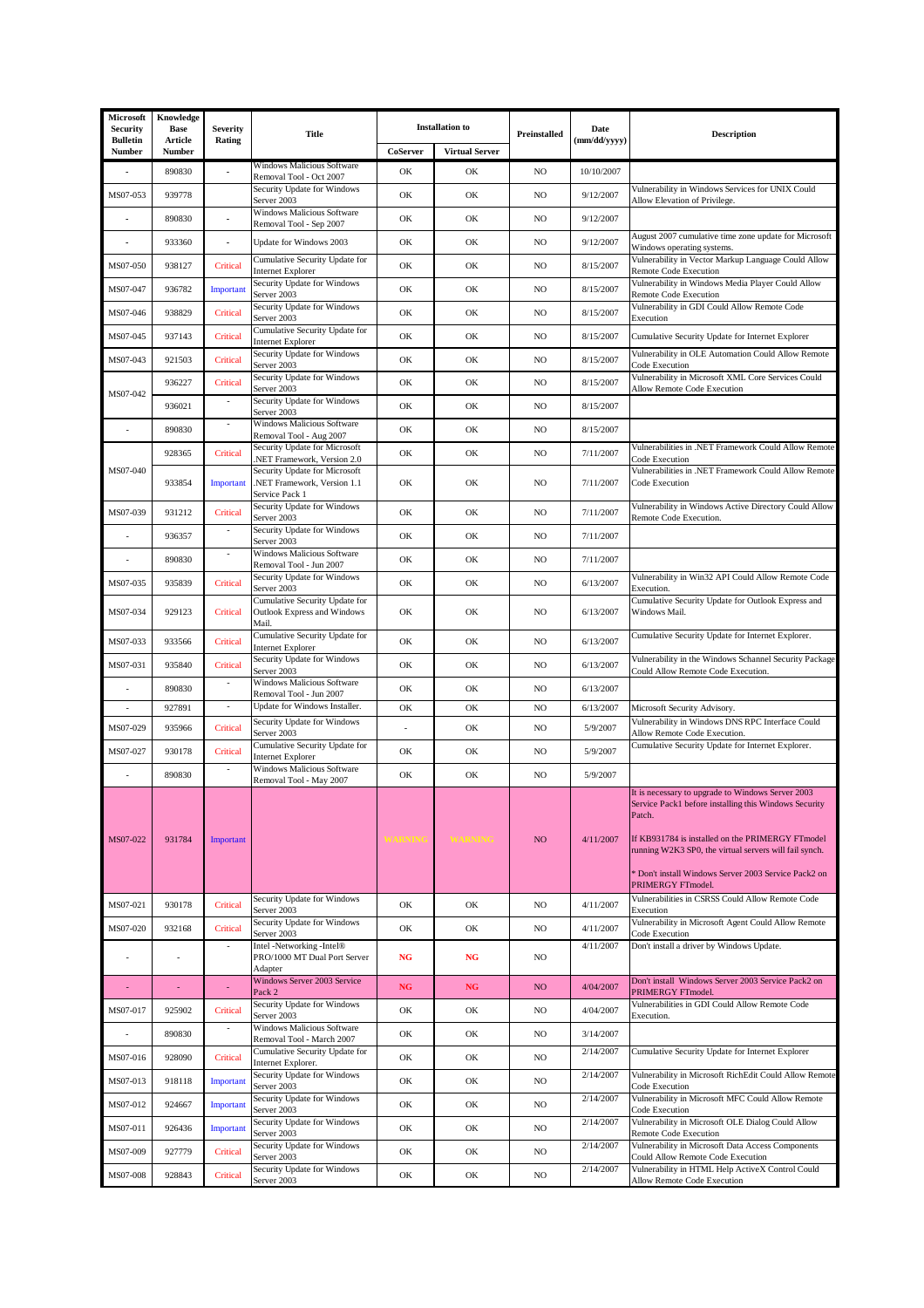| Microsoft<br><b>Security</b>     | Knowledge<br><b>Base</b> | <b>Severity</b>    | <b>Title</b>                                                                          | <b>Installation to</b> |                       | Preinstalled | Date         | <b>Description</b>                                                                               |
|----------------------------------|--------------------------|--------------------|---------------------------------------------------------------------------------------|------------------------|-----------------------|--------------|--------------|--------------------------------------------------------------------------------------------------|
| <b>Bulletin</b><br><b>Number</b> | Article<br>Number        | Rating             |                                                                                       | CoServer               | <b>Virtual Server</b> |              | (mm/dd/yyyy) |                                                                                                  |
| MS07-006                         | 928255                   | Important          | Security Update for Windows<br>Server 2003                                            | OK                     | OK                    | NO           | 2/14/2007    | Vulnerability in Windows Shell Could Allow Elevation of<br>Privilege                             |
|                                  | 931836                   |                    | Update for Windows Server 2003                                                        | OK                     | OK                    | NO           | 2/14/2007    |                                                                                                  |
|                                  | 890830                   |                    | Windows Malicious Software<br>Removal Tool - February 2007                            | OK                     | OK                    | NO           | 2/14/2007    |                                                                                                  |
|                                  | 890830                   |                    | Windows Malicious Software<br>Removal Tool - January 2007                             | OK                     | OK                    | NO           | 1/10/2007    |                                                                                                  |
| MS07-004                         | 929969                   | Critical           | Security Update for Windows<br>Server 2003                                            | OK                     | OK                    | NO           | 1/10/2007    | Vulnerability in Vector Markup Language Could Allow<br>Remote Code Execution                     |
|                                  | 923689                   | Critical           | Security Update for Windows                                                           | OK                     | OK                    | NO           | 12/13/2006   | Vulnerability in Windows Media Format Could Allow                                                |
| MS06-078                         | 925398                   |                    | Server 2003<br>Update for Windows Media                                               | OK                     | OK                    | NO           | 12/13/2006   | Remote Code Execution.                                                                           |
| MS06-076                         | 923694                   | Important          | Player 6.4<br>Cumulative Security Update for                                          | OK                     | OK                    | NO           | 12/13/2006   | Cumulative Security Update for Outlook Express.                                                  |
| MS06-075                         | 926255                   | Important          | <b>Outlook Express</b><br>Security Update for Windows                                 | OK                     | OK                    | NO           | 12/13/2006   | Vulnerability in Windows Could Allow Elevation of                                                |
|                                  |                          |                    | Server 2003<br>Security Update for Windows                                            |                        |                       |              |              | Privilege.<br>Vulnerability in SNMP Could Allow Remote Code                                      |
| MS06-074                         | 926247                   | Important          | Server 2003<br>Cumulative Security Update for                                         | OK                     | OK                    | NO           | 12/13/2006   | Execution.<br>Cumulative Security Update for Internet Explorer.                                  |
| MS06-072                         | 925454                   | Critical<br>$\sim$ | Internet Explorer.<br>Update for Windows Server 2003                                  | OK                     | OK                    | NO           | 12/13/2006   |                                                                                                  |
|                                  | 911897                   | $\sim$             |                                                                                       | OK                     | OK                    | NO           | 12/13/2006   |                                                                                                  |
|                                  | 928388                   |                    | Update for Windows Server 2003                                                        | OK                     | OK                    | NO           | 12/13/2006   |                                                                                                  |
|                                  | 929120                   |                    | Update for Windows Server 2003                                                        | OK                     | OK                    | NO           | 12/13/2006   |                                                                                                  |
|                                  | 917275                   | $\sim$             | Windows Rights Management<br>Service Client Service Pack 2                            | OK                     | OK                    | NO           | 12/13/2006   |                                                                                                  |
|                                  | 890830                   |                    | Windows Malicious Software<br>Removal Tool - December 2006                            | OK                     | OK                    | NO           | 12/13/2006   |                                                                                                  |
| MS06-068                         | 920213                   | Critical           | Security Update for Windows<br>Server 2003                                            | OK                     | OK                    | NO           | 11/15/2006   | Vulnerability in Microsoft Agent Could Allow Remote<br>Code Execution.                           |
| MS06-067                         | 922760                   | Critical           | Cumulative Security Update for<br>Internet Explorer.                                  | OK                     | OK                    | NO           | 11/15/2006   | Cumulative Security Update for Internet Explorer.                                                |
| MS06-066                         | 923980                   | Important          | Security Update for Windows<br>Server 2003                                            | OK                     | OK                    | NO           | 11/15/2006   | Vulnerabilities in Client Service for NetWare Could<br>Allow Remote Code Execution.              |
|                                  | 890830                   |                    | Windows Malicious Software<br>Removal Tool - November 2006                            | OK                     | OK                    | NO           | 11/15/2006   |                                                                                                  |
| MS06-065                         | 924496                   | Moderate           | Security Update for Windows<br>Server 2003                                            | OK                     | OK                    | NO           | 10/11/2006   | Vulnerability In Windows Object Packager Could Allow<br>Remote Code Execution.                   |
| MS06-064                         | 922819                   | Low                | Security Update for Windows                                                           | OK                     | OK                    | NO           | 10/11/2006   | Vulnerabilities in TCP/IP Could Allow Denial of Service.                                         |
| MS06-063                         | 923414                   | Important          | Server 2003<br>Security Update for Windows<br>Server 2003                             | OK                     | OK                    | NO           | 10/11/2006   | Vulnerability in Server Service Could Allow Denial of<br>Service.                                |
| MS06-061                         | 924191                   | Critical           | Security Update for Windows<br>Server 2003                                            | OK                     | OK                    | NO           | 10/11/2006   | Vulnerabilities in Microsoft XML Core Services Could<br>Allow Remote Code Execution.             |
| MS06-057                         | 923191                   | Critical           | Security Update for Windows<br>Server 2003                                            | OK                     | OK                    | NO           | 10/11/2006   | Vulnerability in Windows Shell Could Allow Remote<br>Code Execution.                             |
| MS06-056                         | 922770                   | Moderate           | Security Update for Microsoft<br>NET Framework, Version 2.0                           | OK                     | OK                    | NO           | 10/11/2006   | Vulnerability in ASP.NET Could Allow Information<br>Disclosure.                                  |
|                                  | 890830                   |                    | <b>Windows Malicious Software</b>                                                     | OK                     | OK                    | NO           | 10/11/2006   |                                                                                                  |
| MS06-055                         | 925486                   | Critical           | Removal Tool - Octorber 2006<br>Security Update for Windows                           | OK                     | OK                    | NO           | 10/02/2006   | Vulnerability in Vector Markup Language Could Allow                                              |
| MS06-053                         | 920685                   | Moderate           | Server 2003<br>Security Update for Windows                                            | OK                     | OK                    | NO           | 10/02/2006   | Remote Code Execution.<br>Vulnerability in Indexing Service Could Allow Cross-Site               |
|                                  |                          |                    | Server 2003<br>Security Update for Windows                                            |                        |                       |              |              | Scripting.<br>Vulnerability in Windows Kernel Could Result in                                    |
| MS06-051                         | 917422                   | Critical           | Server 2003<br>Security Update for Windows                                            | OK                     | OK                    | NO           | 10/02/2006   | Remote Code Execution.<br>Vulnerabilities in Microsoft Windows Hyperlink Object                  |
| MS06-050                         | 920670                   | Important          | Server 2003<br>Security Update for Windows                                            | OK                     | OK                    | NO.          | 10/02/2006   | Library Could Allow Remote Code Execution.<br>Vulnerability in HTML Help Could Allow Remote Code |
| MS06-046                         | 922616                   | Critical           | Server 2003<br>Security Update for Windows                                            | OK                     | OK                    | NO           | 10/02/2006   | Execution.<br>Vulnerability in Windows Explorer Could Allow Remote                               |
| MS06-045                         | 921398                   | Important          | Server 2003                                                                           | OK                     | OK                    | NO           | 10/02/2006   | Code Execution.                                                                                  |
| MS06-043                         | 920214                   | Critical           | Security Update for Outlook<br>Express for Windows Server 2003                        | OK                     | OK                    | NO           | 10/02/2006   | Vulnerability in Microsoft Windows Could Allow<br>Remote Code Execution.                         |
| MS06-042                         | 918899                   | Critical           | Cumulative Security Update for<br><b>Internet Explorer for Windows</b><br>Server 2003 | OK                     | OK                    | NO           | 10/02/2006   |                                                                                                  |
| MS06-041                         | 920683                   | Critical           | Security Update for Windows<br>Server 2003                                            | OK                     | OK                    | NO           | 10/02/2006   | Vulnerabilities in DNS Resolution Could Allow Remote<br>Code Execution.                          |
| MS06-040                         | 921883                   | Critical           | Security Update for Windows<br>Server 2003                                            | OK                     | OK                    | NO           | 10/02/2006   | Vulnerability in Server Service Could Allow Remote<br>Code Execution.                            |
| MS06-036                         | 914388                   | Critical           | Security Update for Windows<br>Server 2003                                            | OK                     | OK                    | NO           | 10/02/2006   | Vulnerability in DHCP Client Service Could Allow                                                 |
| MS06-035                         | 917159                   | Critical           | Security Update for Windows                                                           | OK                     | OK                    | NO           | 10/02/2006   | Remote Code Execution.<br>Vulnerability in Server Service Could Allow Remote                     |
| MS06-033                         | 917283                   | Important          | Server 2003<br>Security Update for Microsoft                                          | OK                     | OK                    | NO           | 10/02/2006   | Code Execution.<br>Vulnerability in ASP.NET Could Allow Information                              |
| MS06-032                         | 917953                   |                    | NET Framework, Version 2.0<br>Security Update for Windows                             | OK                     | OK                    | NO           | 10/02/2006   | Disclosure.<br>Vulnerability in TCP/IP Could Allow Remote Code                                   |
|                                  |                          | Important          | Server 2003<br>Security Update for Windows                                            |                        |                       |              |              | Execution.<br>Vulnerability in Server Message Block Could Allow                                  |
| MS06-030                         | 914389                   | Important          | Server 2003<br>Security Update for Windows                                            | OK                     | OK                    | NO           | 10/02/2006   | Elevation of Privilege.<br>Vulnerability in Routing and Remote Access Could                      |
| MS06-025                         | 911280                   | Critical           | Server 2003                                                                           | OK                     | OK                    | NO           | 10/02/2006   | Allow Remote Code Execution.                                                                     |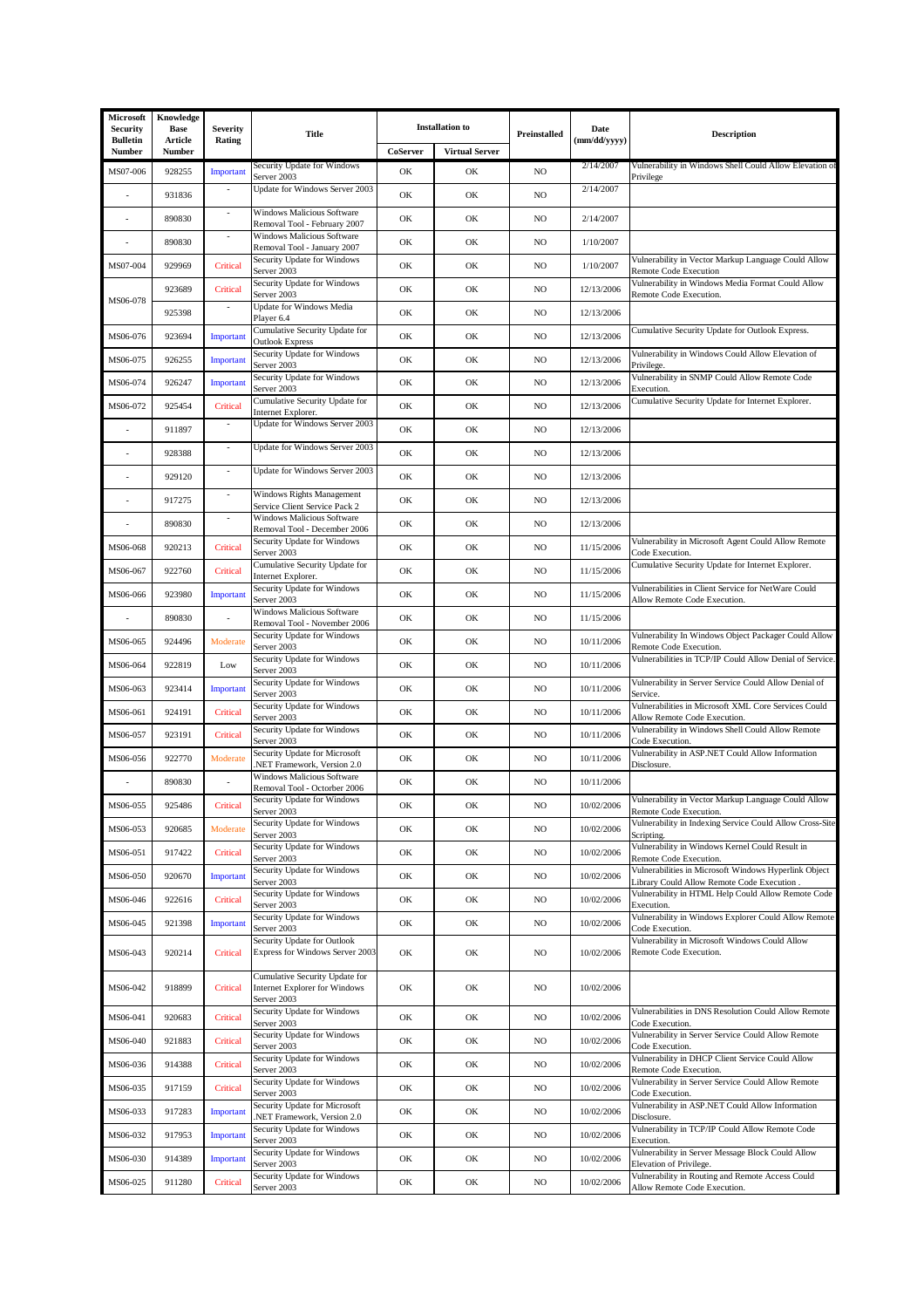| Microsoft<br>Security     | Knowledge<br><b>Base</b> | <b>Severity</b> | <b>Title</b>                                                                        |          | <b>Installation</b> to | Preinstalled | Date         | <b>Description</b>                                                                                                          |
|---------------------------|--------------------------|-----------------|-------------------------------------------------------------------------------------|----------|------------------------|--------------|--------------|-----------------------------------------------------------------------------------------------------------------------------|
| <b>Bulletin</b><br>Number | Article<br>Number        | Rating          |                                                                                     | CoServer | <b>Virtual Server</b>  |              | (mm/dd/yyyy) |                                                                                                                             |
| MS06-022                  | 918439                   | Critical        | Security Update for Windows<br>Server 2003                                          | OK       | OK                     | NO           | 10/02/2006   | Vulnerability in ART Image Rendering Could Allow<br>Remote Code Execution.                                                  |
| MS06-023                  | 917344                   | Critical        | Security Update for Windows<br>Server 2003                                          | OK       | OK                     | NO           | 10/02/2006   | Vulnerability in Microsoft JScript Could Allow Remote<br>Code Execution.                                                    |
| MS06-024                  | 917734                   | Critical        | Security Update for Windows<br>Server 2003                                          | OK       | OK                     | NO           | 10/02/2006   | Vulnerability in Windows Media Player Could Allow<br>Remote Code Execution.                                                 |
| MS06-018                  | 913580                   | Moderate        | Security Update for Windows<br>Server 2003                                          | OK       | OK                     | NO           | 10/02/2006   | Vulnerability in Microsoft Distributed Transaction<br>Coordinator Could Allow Denial of Service.                            |
| MS06-016                  | 911567                   | Important       | Cumulative Security Update for<br><b>Outlook Express for Windows</b><br>Server 2003 | OK       | OK                     | NO           | 10/02/2006   |                                                                                                                             |
| MS06-015                  | 908531                   | Critical        | Security Update for Windows<br>Server 2003                                          | OK       | OK                     | NO.          | 10/02/2006   | Vulnerability in Windows Explorer Could Allow Remote<br>Code Execution.                                                     |
| MS06-014                  | 911562                   | Critical        | Security Update for Windows<br>Server 2003                                          | OK       | OK                     | NO           | 10/02/2006   | Vulnerability in the Microsoft Data Access Components<br>(MDAC) Function Could Allow Code Execution.                        |
| MS06-013                  | 912812                   | Critical        | Cumulative Security Update for<br><b>Internet Explorer</b>                          | OK       | OK                     | <b>YES</b>   | 10/02/2006   |                                                                                                                             |
| MS06-011                  | 914798                   | Important       | Security Update for Windows<br>Server 2003                                          | OK       | OK                     | NO           | 10/02/2006   | Permissive Windows Services DACLs Could Allow<br>Elevation of Privilege.                                                    |
| MS06-008                  | 911927                   | Important       | Security Update for Windows<br>Server 2003                                          | OK       | OK                     | NO           | 10/02/2006   | Vulnerability in Web Client Service Could Allow Remote<br>Code Execution.                                                   |
| MS06-006                  | 911564                   | Important       | Security Update for Windows<br>Media Player Plug-in                                 | OK       | OK                     | NO.          | 10/02/2006   | Vulnerability in Windows Media Player Plug-in with<br>Non-Microsoft Internet Browsers Could Allow Remote<br>Code Execution. |
| MS06-002                  | 908519                   | Critical        | Security Update for Windows<br>Server 2003                                          | OK       | OK                     | NO.          | 10/02/2006   | Vulnerability in Embedded Web Fonts Could Allow<br>Remote Code Execution.                                                   |
| MS06-001                  | 912919                   | Critical        | Security Update for Windows<br>Server 2003                                          | OK       | OK                     | NO           | 10/02/2006   | Vulnerability in Graphics Rendering Engine Could Allow<br>Remote Code Execution.                                            |
| MS05-053                  | 896424                   | Critical        | Security Update for Windows<br>Server 2003                                          | OK       | OK                     | NO           | 10/02/2006   | Vulnerabilities in Graphics Rendering Engine Could<br>Allow Code Execution.                                                 |
| MS05-051                  | 902400                   | Critical        | Security Update for Windows<br>Server 2003                                          | OK       | OK                     | NO           | 10/02/2006   | Vulnerabilities in MSDTC and COM+ Could Allow<br>Remote Code Execution.                                                     |
| MS05-050                  | 904706                   | Critical        | Security Update for Windows<br>Server 2003                                          | OK       | OK                     | NO.          | 10/02/2006   | Vulnerability in DirectShow Could Allow Remote Code<br>Execution.                                                           |
| MS05-049                  | 900725                   | Important       | Security Update for Windows<br>Server 2003                                          | OK       | OK                     | NO           | 10/02/2006   | Vulnerabilities in Windows Shell Could Allow Remote<br>Code Execution.                                                      |
| MS05-048                  | 901017                   | Important       | Security Update for Windows<br>Server 2003                                          | OK       | OK                     | NO           | 10/02/2006   | Vulnerability in the Microsoft Collaboration Data<br>Objects Could Allow Remote Code Execution.                             |
| MS05-046                  | 899589                   | Important       | Security Update for Windows<br>Server 2003                                          | OK       | OK                     | NO           | 10/02/2006   | Vulnerability in the Client Service for NetWare Could<br>Allow Remote Code Execution.                                       |
| MS05-045                  | 905414                   | Moderate        | Security Update for Windows<br>Server 2003                                          | OK       | OK                     | NO           | 10/02/2006   | Vulnerability in Network Connection Manager Could<br>Allow Denial of Service.                                               |
| MS05-044                  | 905495                   | Moderate        | Security Update for Windows<br>Server 2003                                          | OK       | OK                     | NO           | 10/02/2006   | Vulnerability in the Windows FTP Client Could Allow<br>File Transfer Location Tampering.                                    |
| MS05-043                  | 896423                   | Critical        | Security Update for Windows<br>Server 2003                                          | OK       | OK                     | NO           | 10/02/2006   | Vulnerability in Print Spooler Service Could Allow<br>Remote Code Execution.                                                |
| MS05-042                  | 899587                   | Moderate        | Security Update for Windows<br>Server 2003                                          | OK       | OK                     | NO.          | 10/02/2006   | Vulnerabilities in Kerberos Could Allow Denial of<br>Service, Information Disclosure, and Spoofing.                         |
| MS05-041                  | 899591                   | Moderate        | Security Update for Windows<br>Server 2003                                          | OK       | OK                     | NO           | 10/02/2006   | Vulnerability in Remote Desktop Protocol Could Allow<br>Denial of Service.                                                  |
| MS05-040                  | 893756                   | Important       | Security Update for Windows<br>Server 2003                                          | OK       | OK                     | NO.          | 10/02/2006   | Vulnerability in Telephony Service Could Allow Remote<br>Code Execution.                                                    |
| MS05-039                  | 899588                   | Critical        | Security Update for Windows<br>Server 2003                                          | OK       | OK                     | NO           | 10/02/2006   | Vulnerability in Plug and Play Could Allow Remote<br>Code Execution and Elevation of Privilege.                             |
| MS05-036                  | 901214                   | Critical        | Security Update for Windows<br>Server 2003                                          | OK       | OK                     | NO           | 10/02/2006   | Vulnerability in Microsoft Color Management Module<br>Could Allow Remote Code Execution.                                    |
| MS05-033                  | 896428                   | Moderate        | Security Update for Windows<br>Server 2003                                          | OK       | OK                     | NO           | 10/02/2006   | Vulnerability in Telnet Client Could Allow Information<br>Disclosure.                                                       |
| MS05-032                  | 890046                   | Moderate        | Security Update for Windows<br>Server 2003                                          | OK       | OK                     | NO           | 10/02/2006   | Vulnerability in Microsoft Agent Could Allow Spoofing.                                                                      |
| MS05-026                  | 896358                   | Critical        | Security Update for Windows<br>Server 2003                                          | OK       | OK                     | <b>YES</b>   | 10/02/2006   | Vulnerability in HTML Help Could Allow Remote Code<br>Execution.                                                            |
| MS05-018                  | 890859                   | Important       | Security Update for Windows<br>Server 2003                                          | OK       | OK                     | NO           | 10/02/2006   | Vulnerabilities in Windows Kernel Could Allow<br>Elevation of Privilege and Denial of Service.                              |
| MS05-013                  | 891781                   | Critical        | Security Update for Windows<br>Server 2003                                          | OK       | OK                     | NO           | 10/02/2006   | Vulnerability in the DHTML Editing Component<br>ActiveX Control Could Allow Remote Code Execution.                          |
| MS05-010                  | 885834                   | Critical        | Security Update for Windows<br>Server 2003                                          | OK       | OK                     | NO           | 10/02/2006   | Vulnerability in the License Logging Service Could<br>Allow Code Execution.                                                 |
| MS05-002                  | 891711                   | Critical        | Security Update for Windows<br>Server 2003                                          | OK       | OK                     | NO           | 10/02/2006   | Vulnerability in Cursor and Icon Format Handling Could<br>Allow Remote Code Execution.                                      |
| MS04-044                  | 885835                   | Important       | Security Update for Windows<br>Server 2003                                          | OK       | OK                     | NO           | 10/02/2006   | Vulnerabilities in Windows Kernel and LSASS Could<br>Allow Elevation of Privilege.                                          |
| MS04-041                  | 885836                   | Important       | Security Update for Windows<br>Server 2003                                          | OK       | OK                     | NO           | 10/02/2006   | Vulnerability in WordPad Could Allow Code Execution.                                                                        |
| MS04-037                  | 841356                   | Critical        | Security Update for Windows<br>Server 2003                                          | OK       | OK                     | NO           | 10/02/2006   | Vulnerability in Windows Shell Could Allow Remote<br>Code Execution.                                                        |
| MS04-034                  | 873376                   | Critical        | Security Update for Windows<br>Server 2003                                          | OK       | OK                     | NO           | 10/02/2006   | Vulnerability in Compressed (zipped) Folders Could<br>Allow Remote Code Execution.                                          |
| MS04-032                  | 840987                   | Critical        | Security Update for Windows<br>Server 2003                                          | OK       | OK                     | NO           | 10/02/2006   | Security Update for Microsoft Windows.                                                                                      |
| MS04-031                  | 841533                   | Important       | Security Update for Windows<br>Server 2003                                          | OK       | OK                     | NO.          | 10/02/2006   | Vulnerability in NetDDE Could Allow Remote Code<br>Execution.                                                               |
| MS04-028                  | 833987                   | Critical        | Security Update for Windows<br>Server 2003                                          | OK       | OK                     | NO.          | 10/02/2006   | Buffer Overrun in JPEG Processing (GDI+) Could Allow<br>Code Execution.                                                     |
| MS04-024                  | 839645                   | Important       | Security Update for Windows<br>Server 2003                                          | OK       | OK                     | NO           | 10/02/2006   | Vulnerability in Windows Shell Could Allow Remote<br>Code Execution.                                                        |